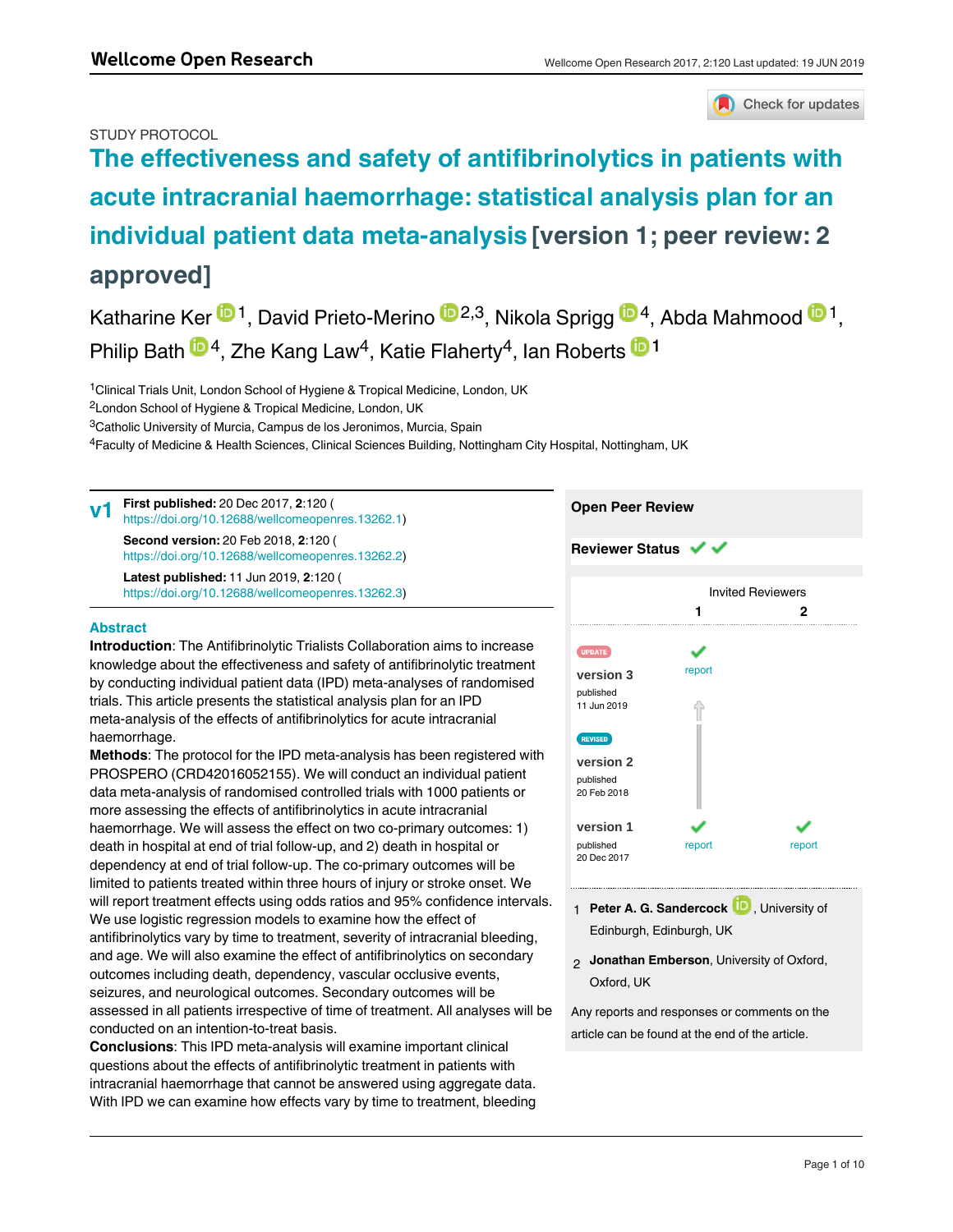severity, and age, to gain better understanding of the balance of benefit and harms on which to base recommendations for practice.

## **Keywords**

antifibrinolytics, meta-analysis, trials

**Corresponding author:** Katharine Ker (katharine.ker@lshtm.ac.uk)

**Author roles: Ker K**: Conceptualization, Methodology, Project Administration, Writing – Original Draft Preparation, Writing – Review & Editing; **Prieto-Merino D**: Methodology, Writing – Review & Editing; **Sprigg N**: Methodology, Writing – Original Draft Preparation, Writing – Review & Editing; **Mahmood A**: Methodology, Writing – Original Draft Preparation, Writing – Review & Editing; **Bath P**: Methodology, Writing – Review & Editing; **Kang Law Z**: Methodology, Writing – Review & Editing; **Flaherty K**: Methodology, Writing – Review & Editing; **Roberts I**: Conceptualization, Methodology, Project Administration, Writing – Original Draft Preparation, Writing – Review & Editing

**Competing interests:** No competing interests were disclosed.

**Grant information:** This work was supported by Wellcome [105439].

*The funders had no role in study design, data collection and analysis, decision to publish, or preparation of the manuscript.*

**Copyright:** © 2017 Ker K *et al*. This is an open access article distributed under the terms of the [Creative Commons Attribution Licence,](http://creativecommons.org/licenses/by/4.0/) which permits unrestricted use, distribution, and reproduction in any medium, provided the original work is properly cited.

**How to cite this article:** Ker K, Prieto-Merino D, Sprigg N *et al.* **The effectiveness and safety of antifibrinolytics in patients with acute intracranial haemorrhage: statistical analysis plan for an individual patient data meta-analysis [version 1; peer review: 2 approved]** Wellcome Open Research 2017, **2**:120 (<https://doi.org/10.12688/wellcomeopenres.13262.1>)

**First published:** 20 Dec 2017, **2**:120 [\(https://doi.org/10.12688/wellcomeopenres.13262.1\)](https://doi.org/10.12688/wellcomeopenres.13262.1)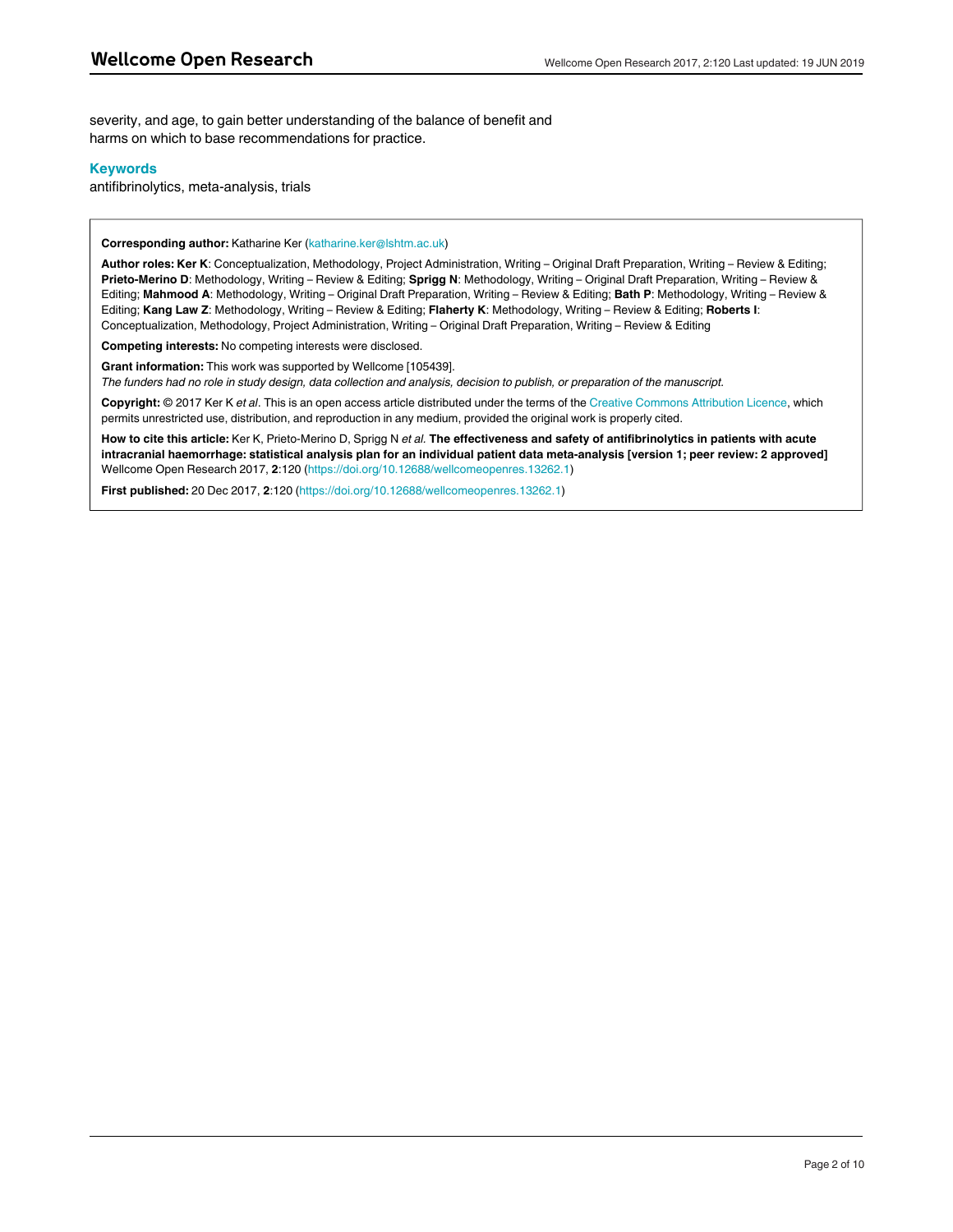Traumatic and spontaneous intracranial bleeding are leading causes of death and disability worldwide. Traumatic brain injury, responsible for over 10 million deaths or hospitalisations each year<sup>1</sup>, is often accompanied by intracranial bleeding and the larger the bleed the worse the outcome<sup>2</sup>. Bleeding continues after hospital admission in most patients with moderate or severe traumatic brain injuries<sup>3</sup>. Haemorrhagic stroke affects about six million people every year worldwide<sup>4</sup>. About three million die and many survivors are permanently disabled<sup>4</sup>. Once again, bleeding can continue for up to 24 hours after stroke onset, although is most common in the first few hours<sup>[5](#page-5-0)</sup>. The continuation of bleeding in the hours after onset in both traumatic and spontaneous intracranial bleeding, offers a therapeutic window to reduce the extent of the bleeding and improve patient outcomes.

Antifibrinolytics reduce bleeding by inhibiting the enzymatic breakdown of fibrin blood clots. They reduce surgical bleeding by about one third, irrespective of the site of surgery<sup>6,7</sup>. When given within three hours of onset, the antifibrinolytic tranexamic acid (TXA) reduces death due to bleeding in trauma and postpartum haemorrhage, with no evidence of heterogeneity by type of bleeding<sup>[8](#page-5-0)</sup>. However, in both trauma and postpartum haemorrhage there is no apparent benefit when treatment starts more than three hours after bleeding onset. TXA does not appear to increase the risk of thromboembolic events in extracranial bleeding<sup> $7-9$ </sup>.

The improved outcomes with antifibrinolytics treatment in extracranial bleeding raises the possibility that they might improve outcomes after intracranial bleeding. There have been two small trials of TXA in traumatic brain injury<sup>10,11</sup>; both recruited patients within eight hours of injury. A meta-analysis showed a significant reduction in haemorrhage expansion with TX[A12](#page-5-0). However, even when combined the trials are too small to determine the overall risks and benefits, and whether these vary with treatment delay. Larger trials are ongoing. Trials of TXA in aneurysmal subarachnoid haemorrhage show less re-bleeding but more ischemia<sup>[13](#page-5-0)</sup>. However, the long courses of treatment in these trials, unlike the eight-hour courses used in extracranial bleeding, may account for the increase in ischaemia. Larger trials of shorter regimens are underway $14,15$ .

The Antifibrinolytic Trialists Collaboration (ATC) aims to increase knowledge about the effectiveness and safety of antifibrinolytic treatment by conducting individual patient data (IPD) meta-analyses of randomised trials of antifibrinolytics in acute severe bleeding involving 1000 patients or more. This article presents the statistical analysis plan for an IPD meta-analysis of the effects of antifibrinolytics in acute intracranial haemorrhage. There are two ongoing trials of TXA in patients with intracranial haemorrhage that meet the inclusion criteria for the IPD, the CRASH-3 and TICH-2 clinical trials<sup>14,16</sup>. This plan was prepared prior to any knowledge of the results of either the CRASH-3 or TICH-2 trials.

#### **Methods**

## Identification of eligible trials

We will conduct an individual patient data meta-analysis of randomised placebo-controlled trials with 1000 patients or more that assessed the effects of antifibrinolytics (aprotinin, tranexamic acid, epsilon-aminocaproic acid and p-aminomethylbenzoic acid) in acute intracranial haemorrhage. We will identify trials from a register of antifibrinolytic trials maintained by the LSHTM Clinical Trials Unit. We identify trials by running searches of the following databases: MEDLINE, EMBASE, the Cochrane Central Register of Controlled Trials (CENTRAL), Web of Science, PubMed, Popline and the WHO International Clinical Trials Registry Platform. We will screen abstracts for relevant trials and apply the relevant selection criteria. We discuss reasons for exclusion and resolve discrepancies by consensus. Two reviewers will extract data to minimise bias. We will analyse individual patient data for baseline, outcome, and predictor variables; dates and times of randomisation and death. We registered the protocol in November 2016 (PROSPERO 42016052155) without any knowledge of the results of the large ongoing trials. We judge that separate institutional review board (IRB) approval for this study is not required. This project involves the analysis of existing trial data. Each trial providing individual patient data will have received local ethical approval. The planned study will not require further recruitment or data collection from patients and the analysis will not include identifiable data. The lead investigators of the CRASH-3 and TICH-2 trials agree that use of the IPD data from their trials does not require separate ethics committee approval. If, however, there is uncertainty about the use of data from any other trial that we subsequently identify, we will seek approval from the IRB board that originally approved the trial before including the data in the analysis.

### Comparison of baseline measures between trials

Before conducting analyses to estimate the effects of antifibrinolytic treatment, we will present descriptive analyses to show any differences in baseline characteristics between the types of patient enrolled in the included trials. We will present statistical comparisons of baseline means (*t*-tests) and prevalence measures (chi-squared tests) for patients enrolled in the included trials.

### Intention to treat analyses and missing data

We aim to include all randomised patients, regardless of whether they received the trial treatment, on an intention-to-treat basis. For patients who withdraw consent after randomisation, data collected up to the point of withdrawal will be included. We do not anticipate substantial amounts of missing data for the primary outcome and subgroup factors. However, in the event that missing data is significant we will use a range of statistical approaches and will assess the impact of missing data on the results by conducting sensitivity analyses. We do anticipate substantial missing data for neuro-radiological outcomes measures, since many patients will not be scanned before and/or after randomisation because they died or did not require re-scanning. Indeed, the pilot data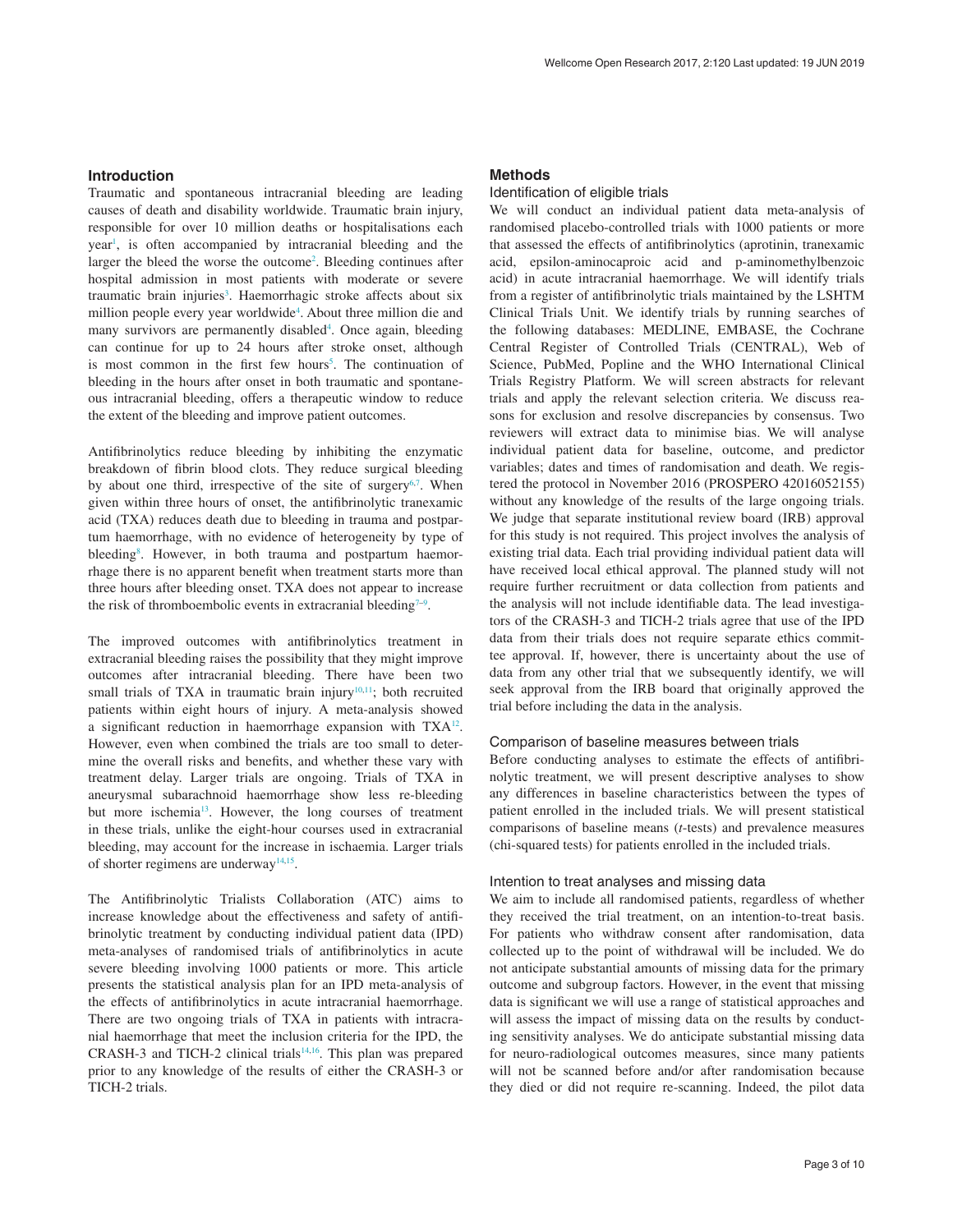from the CRASH-3 Intracranial Bleeding Mechanistic Sub-study suggests that post-randomisation scans are less likely to be done in patients who die soon after admission (i.e. patients with a low Glasgow Coma Scale score) but also in patients who have a mild head injury (i.e. patients with a high Glasgow Coma Scale score) who do not need a second scan. We will report the number of patients without pre- and post-randomisation scans by treatment arm. If the outcome of interest (haemorrhage expansion) is associated with the reason the data are missing (for example, patients with haemorrhage expansion may be more likely to die before the second scan), imbalance in missing data by treatment group could cause bias. If we suspect data are missing not at random, we will assess the impact of this in sensitivity analysis.

## Primary outcomes

There are two co-primary outcomes.

1) Death in hospital at end of trial follow-up among patients treated within three hours of injury or stroke onset.

2) Death in hospital or dependency at end of trial follow-up among patients treated within three hours of injury, or stroke onset. Dependency will be defined as a score of 4–6 on the modified Rankin scale among TICH-2 patients and a score of ≥12 on the Disability Rating Scale in CRASH-3 patients.

Although some trials recruit patients up to eight hours after injury or stroke onset, evidence from pathophysiological studies and trials of TXA in extra-cranial bleeding strongly suggest that treatment beyond three hours of onset is unlikely to improve outcomes. We believe that this is even more likely in the context of intracranial bleeding because the majority of bleeding occurs within the first few hours of injury<sup>17</sup>. We will examine the effects of antifibrinolytics on death using logistic regression. We will report treatment effects using odds ratios (OR) and 95% confidence intervals (95% CI). We will first assess the homogeneity of the treatment effects between trials by estimating a random effects model where both the intercept and the treatment effect will be allowed to have a distribution across trials. The variance of the distribution of the treatment effect will give us an idea of the heterogeneity between trials. However, if only very few trials are included in the meta-analysis, instead of a random effects model we will examine the heterogeneity by including an interaction term between the treatment and the trial variable and reporting the p-value.

We will also plot a Kaplan-Meier curve for survival analysis comparing outcome of patients in treatment and placebo arms.

## Subgroup analyses for co-primary outcomes

(a) Time to treatment – Does treatment delay modify the proportional effect of antifibrinolytics on death and or dependency taking into account any other independent relationships between severity/age and the treatment effect?

We define treatment delay as the time from injury or symptom onset to randomisation. We appreciate that there will be some time interval between randomisation and treatment delivery but not all trials record the time of treatment delivery and we expect this interval to be short (0–15 minutes). We expect that the effect of TXA will vary by time to treatment with early treatment being most effective. Initially, we will plot treatment effects and 95% confidence intervals by 60-minute intervals of treatment delay. In addition, we will assess the impact of treatment delay on treatment effect in a regression analysis that includes terms for hours of treatment delay and its square (because of potential non-linearity of the treatment effect), and interactions between these two variables with treatment group. To explore the interaction between treatment effect and time, we will use the data on all treated patients and not only those treated within three hours.

We will check for potential heterogeneity of these effects across trials, by running a random effects models allowing the coefficients to vary randomly across trials. However, if we only include a small number of trials, instead of the random effects model we will include a triple interaction between the terms for treatment delay, the treatment group, and the trial.

Because severity of intracranial bleeding and age could confound impact of treatment delay on treatment effectiveness, we will control all models for GCS and age (10-year intervals) which are strong risk factors for death. If the above regression analyses indicate a trend towards decreasing treatment effectiveness with increasing delay, we will estimate the time at which the estimated odds ratio reaches the null (1.00) and the time at which the lower 95% confidence interval reaches the null.

Because there is strong prior evidence to expect a time to treatment interaction, two-way interaction tests will be regarded as statistically significant and thus providing evidence of effect modification if the two-sided P-value is less than 0.05.

Assessment of regression dilution bias: Because time of bleeding onset (i.e. time of injury or stroke onset) is often uncertain, measurement error is inevitable. We will investigate the impact of misclassification of treatment delay in sensitivity analyses using a range of plausible errors. We will add a random number of minutes to the treatment delay using a uniform distribution with a constant minimum set at 0 and four sets of maximum value: 15, 30, 45 and 60 minutes. The corrections are based on data from an audit of treatment delay in a large clinical trial in traumatic brain injury (the CRASH-3 trial) in which treatment delay was rarely over-estimated but often under-estimated (mean under-estimation 51 minutes). For each of the four maximum values, we will re-estimate the final model 100 times to obtain ranges for the time to treatment interaction.

(b) Severity of intracranial bleeding – Does severity modify the proportional effect of antifibrinolytics taking into account any other independent relationships treatment delay or age and treatment effect?

We will examine the effect of antifibrinolytics on death stratified by baseline severity. We will examine three subgroups based on baseline GCS: mild (GCS 13-15), moderate (GCS 9-12) and severe (GCS 3-8). We will use interaction tests to see whether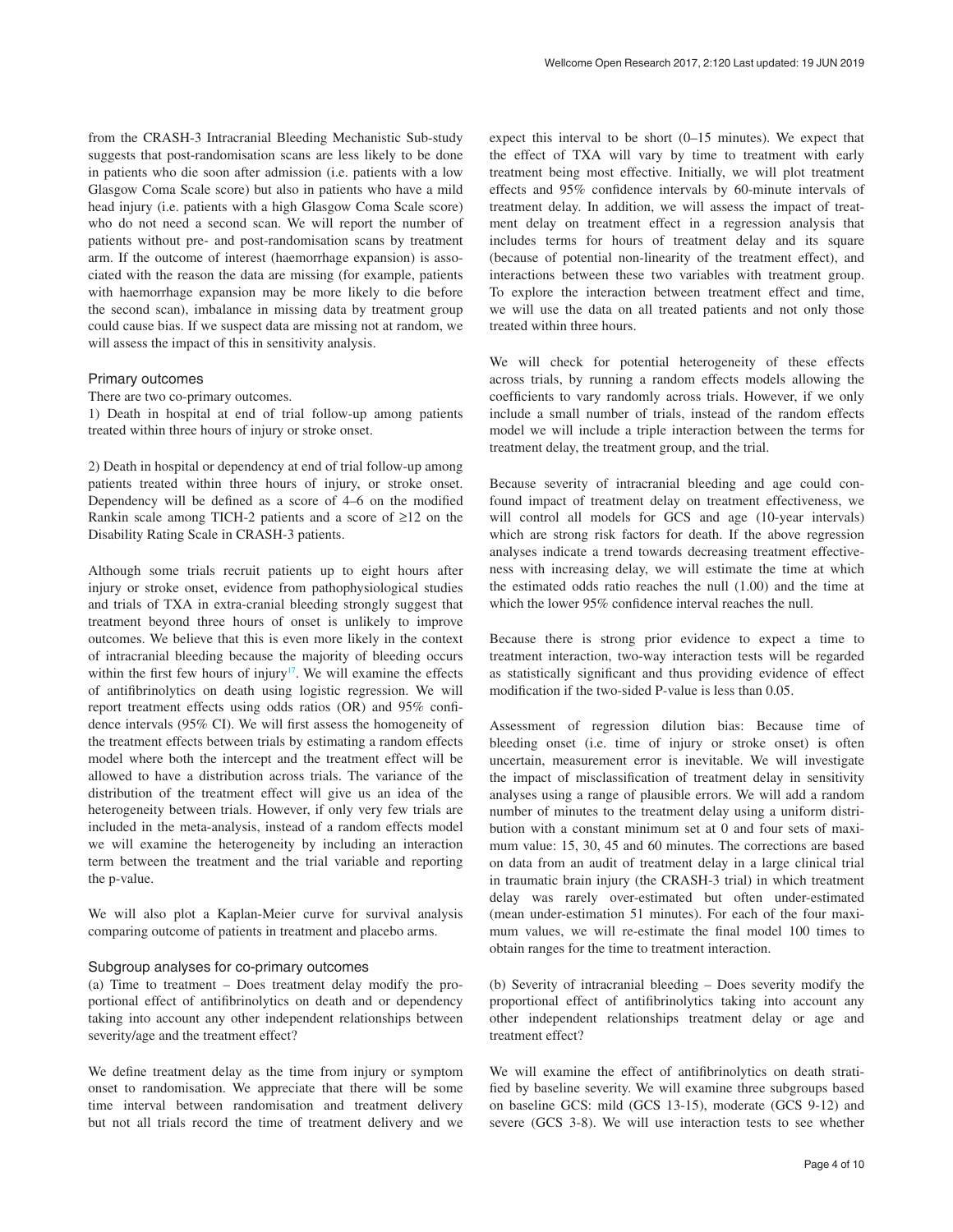the effect of the treatment (if any) differs across these subgroups. We will also assess the impact of baseline severity on the treatment effect in a regression analysis that includes continuous terms for severity and its square (because of potential non-linearity of the treatment effect). Because treatment delay and age could confound impact of severity on treatment effectiveness, we will control all models for treatment delay and age (10-year intervals) and their interaction with treatment. Unless there is strong evidence against the null hypothesis of homogeneity of effects (i.e.  $p<0.01$ ) the overall odds ratio will be considered the most reliable guide to the approximate treatment effect in all patients.

(c) Age – Does the patient's age modify the proportional effect of antifibrinolytics taking into account any other independent relationships with treatment delay or severity and the treatment effect?

We do not expect the proportional benefits of antifibrinolytics to reduce with increasing patient age. However, because traumatic and spontaneous intracranial bleeding are increasingly common in older patients, who are sometimes denied potentially effective treatments on the basis that there is insufficient evidence in older patients, it will be important to consider this question. We will therefore conduct regression analyses to assess the impact of age on the treatment effect in a regression analysis that includes continuous terms for age and its square (because of potential non-linearity of the treatment effect) and their interaction with treatment. Because treatment delay and severity could confound the effect of age on treatment effectiveness, we will control all models for treatment delay and severity and their interactions with treatment. Unless there is strong evidence against the null hypothesis of homogeneity (i.e. p<0.01), the overall odds ratio will be considered the most reliable guide to the approximate treatment effect in all patients.

### Secondary outcomes

We will assess the effect of TXA on the following secondary outcomes in all patients, irrespective of time of treatment.

Clinical outcomes

- Death or dependency
- Dependency score
- Cause specific mortality
- Stroke and other vascular occlusive events
- Seizures

Neuro-radiological outcomes

- The total volume of intracranial bleeding after randomisation (adjusting for total volume of intracranial bleeding at baseline if baseline volume is available)
- New focal ischaemic lesions (ischaemic lesions which appear on a post-randomisation scan but not on the pre-randomisation scan if the pre-randomisation scan is available)
- Frequency of progressive haemorrhage (number of patients with a post-randomisation CT scan with total haemorrhage volume of more than 33% of the volume on the prerandomisation scan)
- The total volume of intracranial bleeding after neurosurgery (adjusting for total volume of intracranial bleeding at baseline if baseline volume is available)

A selection of approximately 1000 patients in the CRASH-3 trial are included in a neuro-radiological sub-study in which a simple validated rating scale (ABC/2) is used to measure intracranial haemorrhage. The majority of patients in the TICH-2 trial undergo brain imaging before and after randomisation. The TICH-2 trial also uses the ABC/2 method to estimate intracranial haemorrhage.

We will conduct subgroup analyses to examine whether the effect of TXA on neuro-radiological outcomes varies by haematoma type (intra-parenchymal, intra-ventricular, epidural, subdural, subarachnoid, lobar, deep). Intra-parenchymal haemorrhage is at the greatest risk of expansion and TXA may be most likely to reduce bleeding of this type. Intra-ventricular haemorrhage and clots could block the flow of cerebrospinal fluid and thereby increase the risk of hydrocephalus. TXA therefore may be ineffective or even harmful for patients with this type of bleeding. We will use interaction tests to see whether the effect of TXA (if any) differs across these subgroups. Unless there is strong evidence against the null hypothesis of homogeneity of effects (i.e. p<0.001) the overall relative risk will be considered the most reliable guide to the approximate relative risks in all subgroups.

## **Conclusions**

The results of this IPD meta-analysis will provide a better understanding of the balance of risk and benefits of antifibrinolytic treatment in patients with intracranial haemorrhage and how they vary by time to treatment. This knowledge will enable better targeting of the use of antifibrinolytics and will influence treatment protocols.

## Competing interests

No competing interests were disclosed.

#### Grant information

This work was supported by Wellcome [105439].

*The funders had no role in study design, data collection and analysis, decision to publish, or preparation of the manuscript.*

## Acknowledgements

The Antifibrinolytic Trialists Collaboration is an ongoing collaboration of any clinical trialists who wish to share data from relevant randomised trials with more than 1000 patients, coordinated by the Clinical Trials Unit at the London School of Hygiene & Tropical Medicine, UK.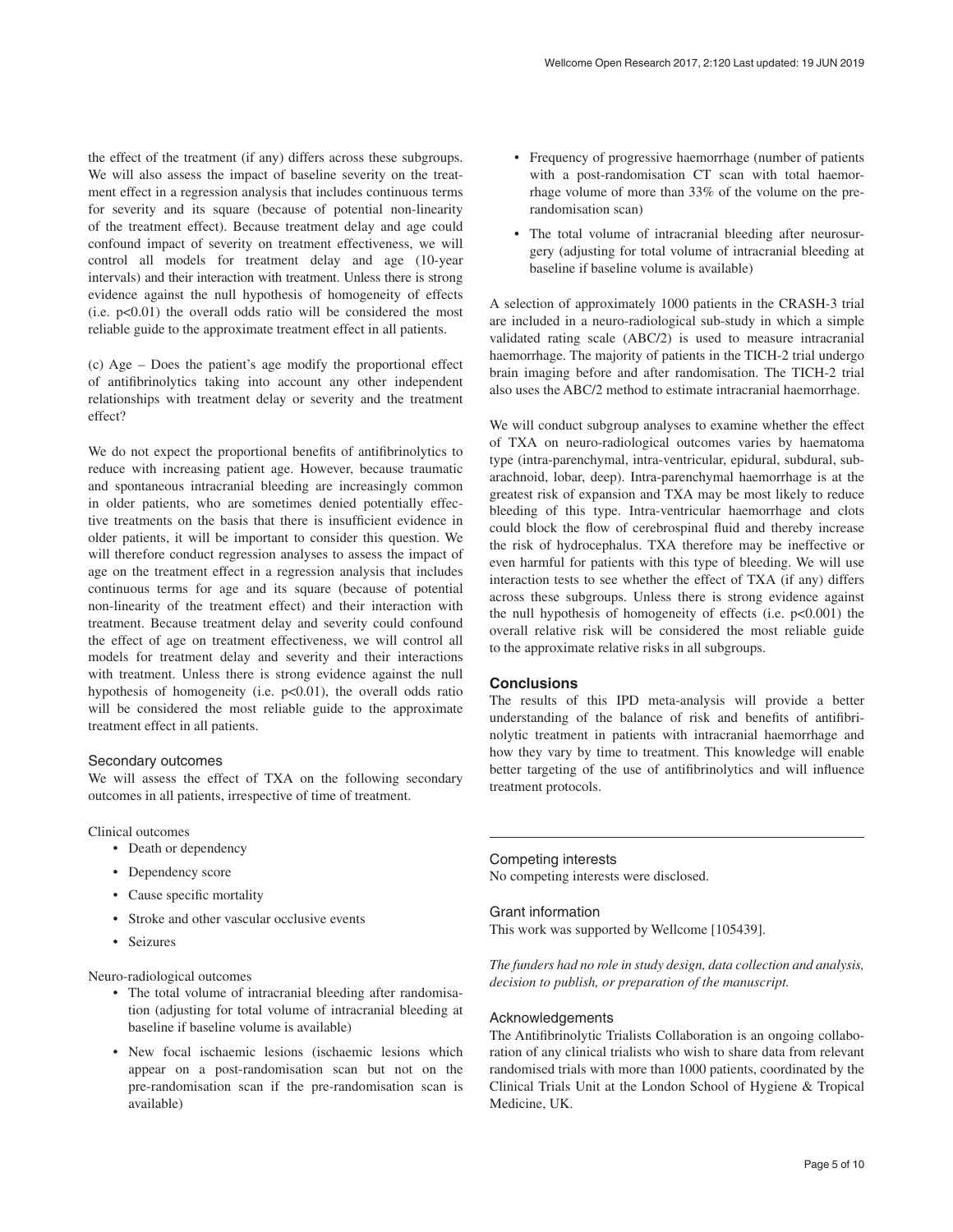#### <span id="page-5-0"></span>**References**

- 1. Bruns J Jr, Hauser WA: **The epidemiology of traumatic brain injury: a review.** *Epilepsia.* 2003; **44 Suppl 10**: 2–10. **[PubMed Abstract](http://www.ncbi.nlm.nih.gov/pubmed/14511388)** | **[Publisher Full Text](http://dx.doi.org/10.1046/j.1528-1157.44.s10.3.x)**
- 2. Perel P, Roberts I, Bouamra O, *et al.*: **Intracranial bleeding in patients with traumatic brain injury: a prognostic study.** *BMC Emerg Med.* 2009; **9**: 15. **[PubMed Abstract](http://www.ncbi.nlm.nih.gov/pubmed/19650902)** | **[Publisher Full Text](http://dx.doi.org/10.1186/1471-227X-9-15)** | **[Free Full Text](http://www.ncbi.nlm.nih.gov/pmc/articles/2735732)**
- 3. Homnick A, Sifri Z, Yonclas P, *et al.*: **The temporal course of intracranial haemorrhage progression: how long is observation necessary?** *Injury.* 2012; **43**(12): 2122–5. **[PubMed Abstract](http://www.ncbi.nlm.nih.gov/pubmed/22658418)** | **[Publisher Full Text](http://dx.doi.org/10.1016/j.injury.2012.04.013)**
- 4. Feigin VL, Krishnamurthi RV, Parmar P, *et al.*: **Update on the Global Burden of Ischemic and Hemorrhagic Stroke in 1990–2013: The GBD 2013 Study.** *Neuroepidemiology.* 2015; **45**(3): 161–76. **[PubMed Abstract](http://www.ncbi.nlm.nih.gov/pubmed/26505981)** | **[Publisher Full Text](http://dx.doi.org/10.1159/000441085)** | **[Free Full Text](http://www.ncbi.nlm.nih.gov/pmc/articles/4633282)**
- 5. Brott T, Broderick J, Kothari R, *et al.*: **Early hemorrhage growth in patients with intracerebral hemorrhage.** *Stroke.* 1997; **28**(1): 1–5. **[PubMed Abstract](http://www.ncbi.nlm.nih.gov/pubmed/8996478)** | **[Publisher Full Text](http://dx.doi.org/10.1161/01.STR.28.1.1)**
- 6. Henry DA, Carless PA, Moxey AJ, *et al.*: **Anti-fibrinolytic use for minimising perioperative allogeneic blood transfusion.** *Cochrane Database Syst Rev.* 2011; (3): CD001886.
- **[PubMed Abstract](http://www.ncbi.nlm.nih.gov/pubmed/21412876)** | **[Publisher Full Text](http://dx.doi.org/10.1002/14651858.CD001886.pub4)** | **[Free Full Text](http://www.ncbi.nlm.nih.gov/pmc/articles/4234031)**
- 7. Ker K, Edwards P, Perel P, *et al.*: **Effect of tranexamic acid on surgical bleeding: systematic review and cumulative meta-analysis.** *BMJ.* 2012; **344**: e3054. **[PubMed Abstract](http://www.ncbi.nlm.nih.gov/pubmed/22611164)** | **[Publisher Full Text](http://dx.doi.org/10.1136/bmj.e3054)** | **[Free Full Text](http://www.ncbi.nlm.nih.gov/pmc/articles/3356857)**
- 8. WOMAN Trial Collaborators: **Effect of early tranexamic acid administration on mortality, hysterectomy, and other morbidities in women with post-partum haemorrhage (WOMAN): an international, randomised, double-blind, placebocontrolled trial.** *Lancet.* 2017; **389**(10084): 2105–2116. **[PubMed Abstract](http://www.ncbi.nlm.nih.gov/pubmed/28456509)** | **[Publisher Full Text](http://dx.doi.org/10.1016/S0140-6736(17)30638-4)** | **[Free Full Text](http://www.ncbi.nlm.nih.gov/pmc/articles/5446563)**
- 9. CRASH-2 trial collaborators, Shakur H, Roberts I, *et al.*: **Effects of tranexamic acid on death, vascular occlusive events, and blood transfusion in trauma patients with significant haemorrhage (CRASH-2): a randomised, placebo-controlled**

**trial.** *Lancet.* 2010; **376**(9734): 23–32. **[PubMed Abstract](http://www.ncbi.nlm.nih.gov/pubmed/20554319)** | **[Publisher Full Text](http://dx.doi.org/10.1016/S0140-6736(10)60835-5)**

- 10. Yutthakasemsunt S, Kittiwatanagul W, Piyavechvirat P, *et al.*: **Tranexamic acid for**  patients with traumatic brain injury: a randomized, double-blinded, placebo**controlled trial.** *BMC Emerg Med.* 2013; **13**: 20. **[PubMed Abstract](http://www.ncbi.nlm.nih.gov/pubmed/24267513)** | **[Publisher Full Text](http://dx.doi.org/10.1186/1471-227X-13-20)** | **[Free Full Text](http://www.ncbi.nlm.nih.gov/pmc/articles/4221638)**
- 11. CRASH-2 Collaborators, Intracranial Bleeding Study: **Effect of tranexamic acid in traumatic brain injury: a nested randomised, placebo controlled trial (CRASH-2 Intracranial Bleeding Study).** *BMJ.* 2011; **343**: d3795. **[PubMed Abstract](http://www.ncbi.nlm.nih.gov/pubmed/21724564)** | **[Publisher Full Text](http://dx.doi.org/10.1136/bmj.d3795)** | **[Free Full Text](http://www.ncbi.nlm.nih.gov/pmc/articles/3128457)**
- 12. Ker K, Roberts I, Shakur H, *et al.*: **Antifibrinolytic drugs for acute traumatic injury.** *Cochrane Database Syst Rev.* 2015; (5): CD004896. **[PubMed Abstract](http://www.ncbi.nlm.nih.gov/pubmed/25956410)** | **[Publisher Full Text](http://dx.doi.org/10.1002/14651858.CD004896.pub4)**
- 13. Baharoglu MI, Germans MR, Rinkel GJ, *et al.*: **Antifibrinolytic therapy for aneurysmal subarachnoid haemorrhage.** *Cochrane Database Syst Rev.* 2013; (8): CD001245. **[PubMed Abstract](http://www.ncbi.nlm.nih.gov/pubmed/23990381)** | **[Publisher Full Text](http://dx.doi.org/10.1002/14651858.CD001245.pub2)**
- 14. Sprigg N, Robson K, Bath P, *et al.*: **Intravenous tranexamic acid for hyperacute primary intracerebral hemorrhage: Protocol for a randomized, placebocontrolled trial.** *Int J Stroke.* 2016; **11**(6): 683–94. **[PubMed Abstract](http://www.ncbi.nlm.nih.gov/pubmed/27048694)** | **[Publisher Full Text](http://dx.doi.org/10.1177/1747493016641960)**
- 15. Germans MR, Post R, Coert BA, *et al.*: **Ultra-early tranexamic acid after subarachnoid hemorrhage (ULTRA): study protocol for a randomized controlled trial.** *Trials.* 2013; **14**: 143. **[PubMed Abstract](http://www.ncbi.nlm.nih.gov/pubmed/23680226)** | **[Publisher Full Text](http://dx.doi.org/10.1186/1745-6215-14-143)** | **[Free Full Text](http://www.ncbi.nlm.nih.gov/pmc/articles/3658919)**
- 16. Dewan Y, Komolafe EO, Mejía-Mantilla JH, *et al.*: **CRASH-3 tranexamic acid for the treatment of significant traumatic brain injury: study protocol for an international randomized, double-blind, placebo-controlled trial.** *Trials.* 2012; **13**: 87. **[PubMed Abstract](http://www.ncbi.nlm.nih.gov/pubmed/22721545)** | **[Publisher Full Text](http://dx.doi.org/10.1186/1745-6215-13-87)** | **[Free Full Text](http://www.ncbi.nlm.nih.gov/pmc/articles/3481366)**
- 17. Narayan RK, Maas AI, Servadei F, *et al.*: **Progression of traumatic intracerebral hemorrhage: a prospective observational study.** *J Neurotrauma.* 2008; **25**(6): 629–39.

**[PubMed Abstract](http://www.ncbi.nlm.nih.gov/pubmed/18491950)** | **[Publisher Full Text](http://dx.doi.org/10.1089/neu.2007.0385)**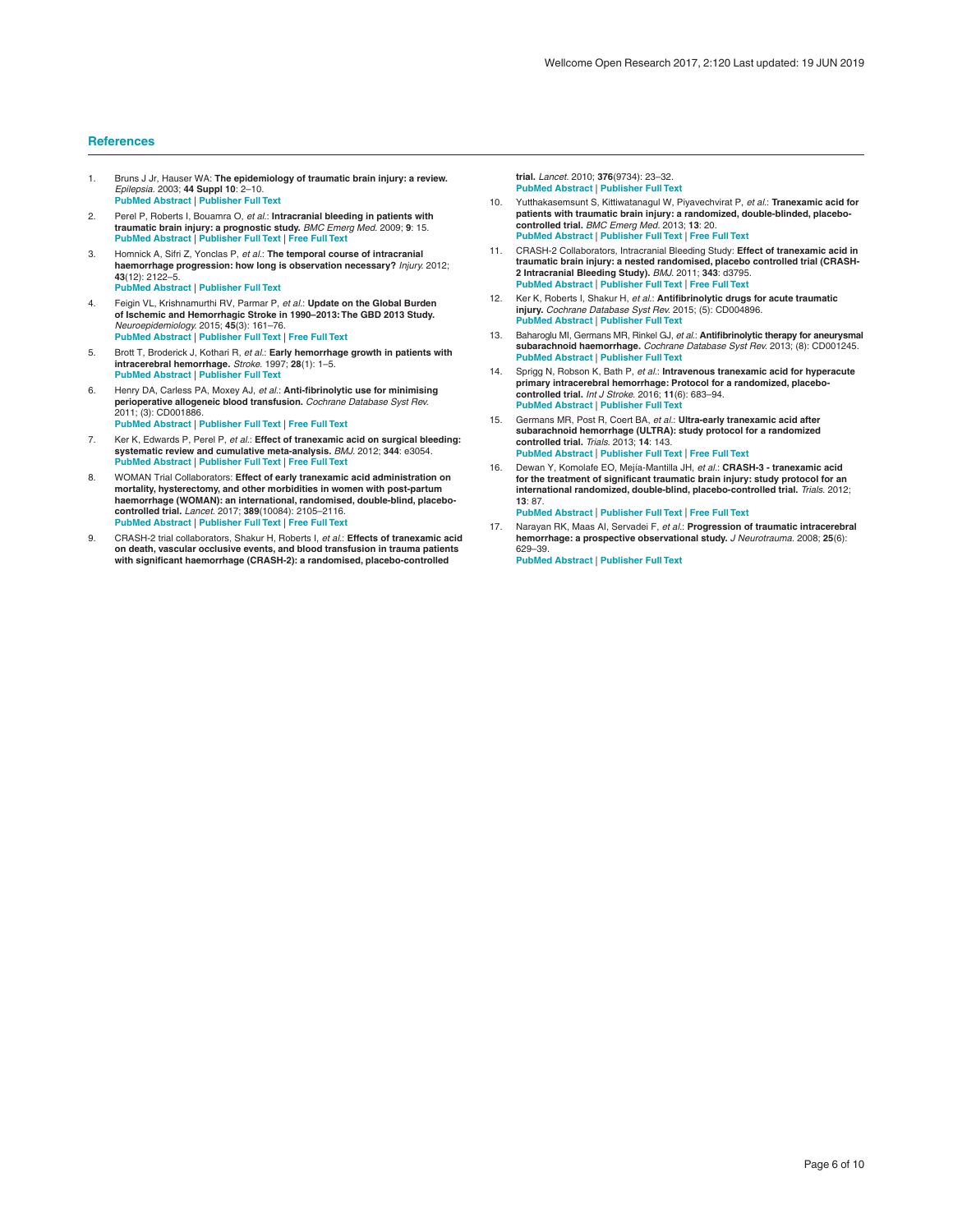# **Open Peer Review**

# **Current Peer Review Status:**

**Version 1**

Reviewer Report 24 January 2018

<https://doi.org/10.21956/wellcomeopenres.14388.r29217>

**© 2018 Emberson J.** This is an open access peer review report distributed under the terms of the [Creative Commons](https://creativecommons.org/licenses/by/4.0/) [Attribution Licence](https://creativecommons.org/licenses/by/4.0/), which permits unrestricted use, distribution, and reproduction in any medium, provided the original work is properly cited.



# **Jonathan Emberson**

Nuffield Department of Population Health, University of Oxford, Oxford, UK

In my opinion, this statistical analysis plan succinctly describes an appropriate set of analyses for the proposed individual-patient-data meta-analysis. In particular, the approach set out to test and quantify effect modification by treatment delay (and also age and severity of intracranial bleeding, independently of treatment delay) is appropriate, and offers the best chance of detecting such modification, if it exists. I have no concerns about the methods proposed and look forward to seeing the results. Furthermore, should those results lead to the generation of new hypotheses or further exploratory analyses being done, the methods described in this report should also allow those analyses to be done according to the same general principles/approaches.

# **Is the rationale for, and objectives of, the study clearly described?**

Yes

**Is the study design appropriate for the research question?** Yes

# **Are sufficient details of the methods provided to allow replication by others?** Yes

# **Are the datasets clearly presented in a useable and accessible format?** Yes

*Competing Interests:* No competing interests were disclosed.

*Reviewer Expertise:* Statistics; meta-analysis; randomised trials; cardiovascular disease

**I confirm that I have read this submission and believe that I have an appropriate level of expertise to confirm that it is of an acceptable scientific standard.**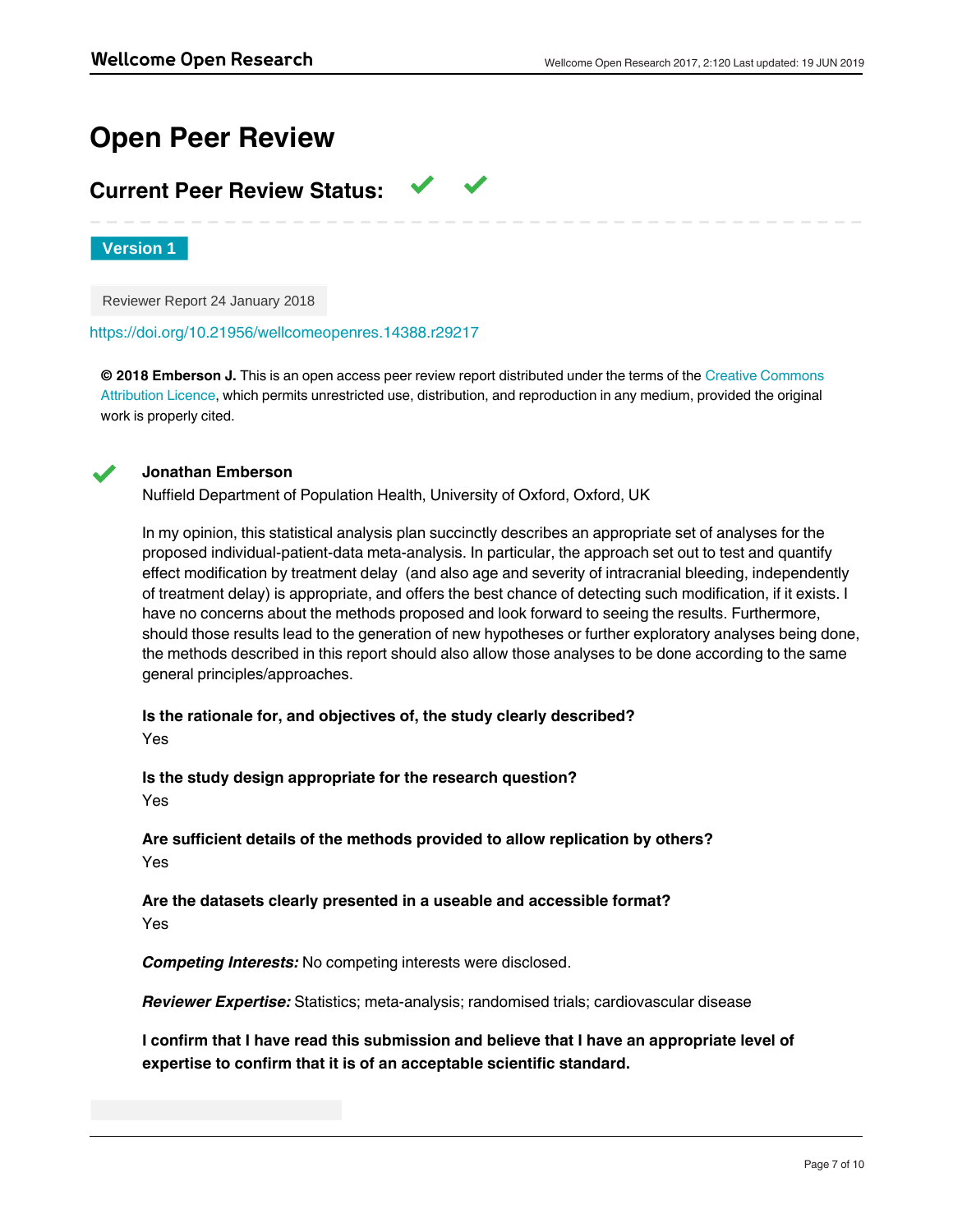Reviewer Report 21 December 2017

## <https://doi.org/10.21956/wellcomeopenres.14388.r29216>

**© 2017 Sandercock P.** This is an open access peer review report distributed under the terms of the [Creative Commons](https://creativecommons.org/licenses/by/4.0/) [Attribution Licence](https://creativecommons.org/licenses/by/4.0/), which permits unrestricted use, distribution, and reproduction in any medium, provided the original work is properly cited.



# **Peter A. G. Sandercock**

Centre for Clinical Brain Sciences, University of Edinburgh, Edinburgh, UK

General comment: A guideline on the content of statistical analysis plans has just been published in JAMA by Gamble et al<sup>[1](#page-7-0)</sup>, with a very useful accompanying Editorial by Demets<sup>[2](#page-7-1)</sup>. It would be reasonable for the authors to consider whether they have covered the key points set out in the new guidance document (but interpreted in the light of the comments in the accompanying Editorial); i.e. there is no need slavishly to adhere to the guidance, but rather simply to ensure there are no major omissions in this SAP.

## Specific comments

- 1. Searches. The Cochrane Stroke Group's register of stroke trials would be worth searching separately to Central either via the public portal [www.askdoris.org](http://www.askdoris.org/) or by contact with the Stroke Group Editorial Base team, since the register contains more information than is downloaded to Central.
- 2. Inclusion of studies with > 1000 patients. This seems sensible. The authors might in addition consider at least noting the smaller studies identified by the searches and reporting the name, and size of randomised trials with < 1000 patients to give an idea of the totality of evidence (and sadly, an idea of the research waste involved in such small uninformative studies), but not include them in analyses for fear of small study bias etc, etc.
- 3. Duration of scheduled follow up in CRASH3 and TICH-2 is different; 28 days in CRASH-3 and 90 days in TICH-2. Some consideration should be given for analyses of death and outcomes around 30 days in both trials to give greater clarity to readers on effects on early outcomes, as well as effects on outcomes at final follow-up.
- 4. Adjustment for baseline severity. GCS is measured in CRASH-3, and in TICH-2, the protocol states NIHSS is one of the minimisation variables  $\,{}^{3}$  $\,{}^{3}$  $\,{}^{3}$  but there is no specific mention of GCS (if GCS is not routinely collected pre-randomisation, the protocol should specify how the NIHSS will be mapped onto GCS or vice versa.). If TICH-2 does measure GCS pre-randomisation, then it should just be made clear in the SAP.
- 5. Analyses of neuroradiological outcomes. These seem reasonable.

2301-2303 [PubMed Abstract](http://www.ncbi.nlm.nih.gov/pubmed/29260205) | [Publisher Full Text](https://doi.org/10.1001/jama.2017.18954)

# **References**

<span id="page-7-0"></span>1. Gamble C, Krishan A, Stocken D, Lewis S, Juszczak E, Doré C, Williamson PR, Altman DG, Montgomery A, Lim P, Berlin J, Senn S, Day S, Barbachano Y, Loder E: Guidelines for the Content of Statistical Analysis Plans in Clinical Trials.*JAMA*. 2017; **318** (23): 2337-2343 [PubMed Abstract](http://www.ncbi.nlm.nih.gov/pubmed/29260229) | [Publisher](https://doi.org/10.1001/jama.2017.18556) [Full Text](https://doi.org/10.1001/jama.2017.18556)

<span id="page-7-1"></span>2. DeMets DL, Cook TD, Buhr KA: Guidelines for Statistical Analysis Plans.*JAMA*. 2017; **318** (23):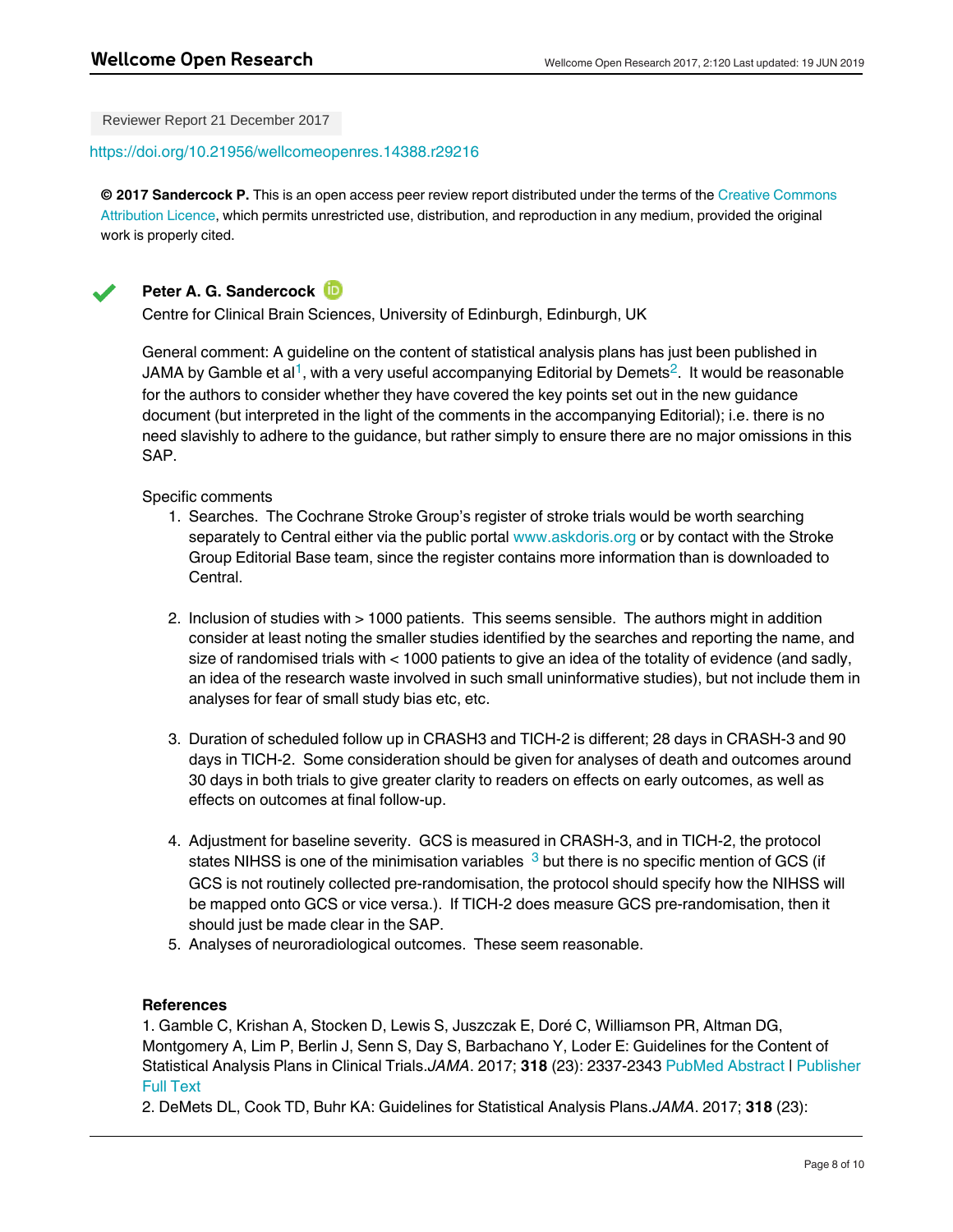# 2301-2303 [PubMed Abstract](http://www.ncbi.nlm.nih.gov/pubmed/29260205) | [Publisher Full Text](https://doi.org/10.1001/jama.2017.18954)

<span id="page-8-0"></span>3. Sprigg N, Robson K, Bath P, Dineen R, Roberts I, Robinson T, Roffe C, Werring D, Al-Shahi Salman R, Pocock S, Duley L, England T, Whynes D, Ciccone A, Laska AC, Christensen H, Ozturk S, Collins R, Bereczki D, Egea-Guerrero JJ, Law ZK, Czlonkowska A, Seiffge D, Beredzie M, TICH-2 Investigators: Intravenous tranexamic acid for hyperacute primary intracerebral hemorrhage: Protocol for a randomized, placebo-controlled trial.*Int J Stroke*. **11** (6): 683-94 [PubMed Abstract](http://www.ncbi.nlm.nih.gov/pubmed/27048694) | [Publisher Full Text](https://doi.org/10.1177/1747493016641960)

# **Is the rationale for, and objectives of, the study clearly described?**

Yes

# **Is the study design appropriate for the research question?**

Yes

**Are sufficient details of the methods provided to allow replication by others?** Yes

# **Are the datasets clearly presented in a useable and accessible format?** Yes

*Competing Interests:* I am the Independent Chairman (appointed by MRC/NIHR) of the CRASH-3 Trial Steering Committee

# **I confirm that I have read this submission and believe that I have an appropriate level of expertise to confirm that it is of an acceptable scientific standard.**

## Author Response 12 Feb 2018

**Katharine Ker**, London School of Hygiene & Tropical Medicine, London, UK

# **Responses to the comments by Peter Sandercock**

General comment: A guideline on the content of statistical analysis plans has just been published in JAMA by Gamble et al, with a very useful accompanying Editorial by Demets. It would be reasonable for the authors to consider whether they have covered the key points set out in the new guidance document (but interpreted in the light of the comments in the accompanying Editorial); i.e. there is no need slavishly to adhere to the guidance, but rather simply to ensure there are no major omissions in this SAP.

# **Response**

**Thank you for bringing this new article to our attention. We have gone through the checklist of recommended items to check for major omissions and have added detail as appropriate.**

Searches. The Cochrane Stroke Group's register of stroke trials would be worth searching separately to Central either via the public portal [www.askdoris.org](http://www.askdoris.org/) or by contact with the Stroke Group Editorial Base team, since the register contains more information than is downloaded to Central.

# **Response**

**strategy.** 

**Thank you for this suggestion. We have added the DORIS database to the search**